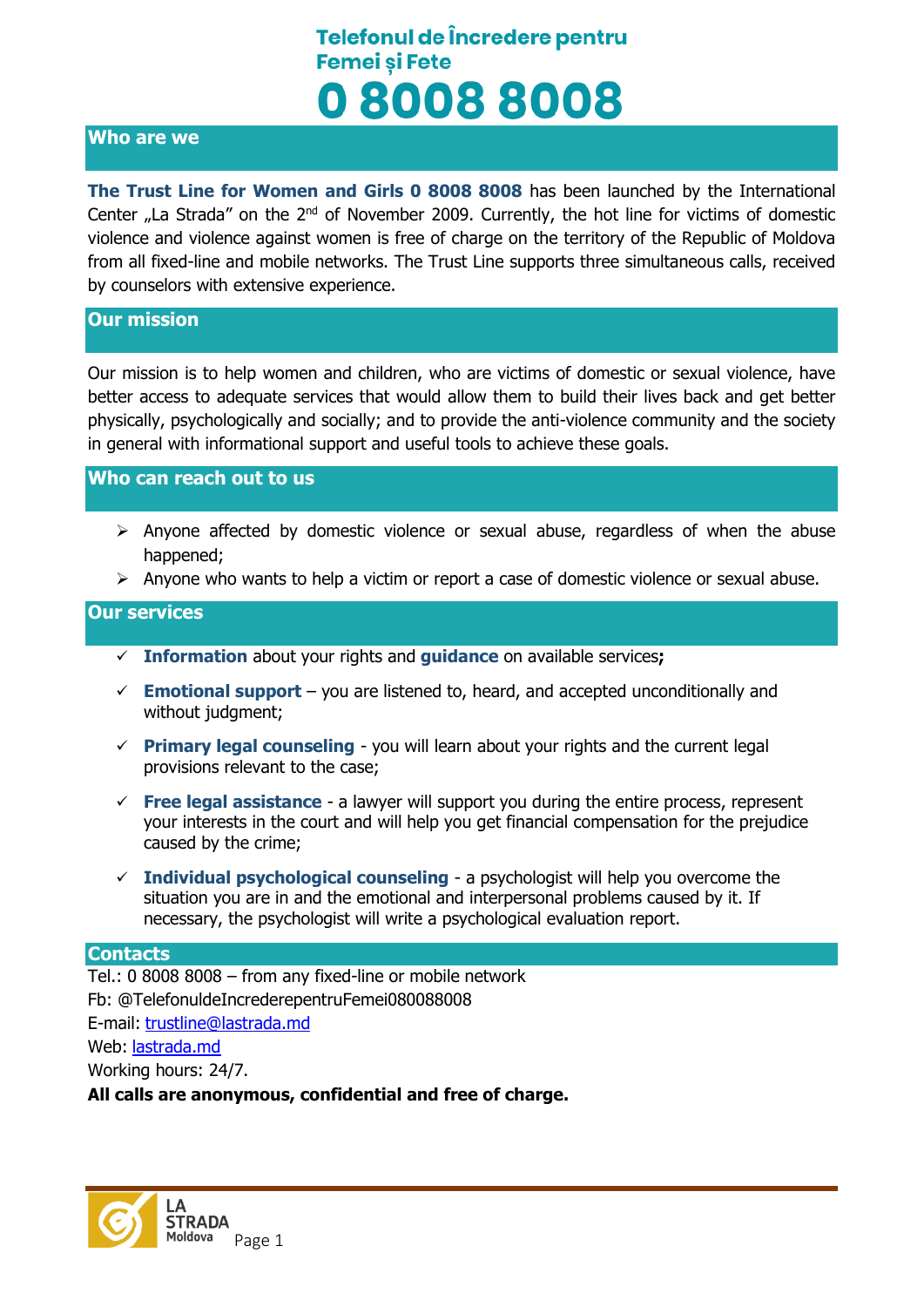## **Dynamic of calls in the last 11 years**

The main beneficiaries of the service are women and girls from all over the country – they are the most common victims of domestic and sexual violence. The proportion of male victims of domestic violence is constant – about 2-3% of the total number of calls.

It is usually the **relatives of the victim** who report cases of domestic violence within their extended family, taking responsibility for the victim, acting on their behalf and trying to convince them to leave the violent environment.

**Neighbors** call us to request a direct intervention when they hear shouting coming from their neighbor's house, or they ask for information on how to guide the victims. **Friends** usually find out about domestic violence after the victims confess to them, or when the victims ask for temporary shelter, financial support etc.

The level of legal knowledge of the victims is quite low. A violent husband forces his wife to stay with him by threatening her, saying **he would take the child, leave her homeless and without financial support** in case of a divorce, although in some cases the husband doesn't even have ownership rights over the property, because the woman inherited the property from her parents or it is a common good, acquired while they were married.

Regardless of age, geography or social status, **9 out of 10 women** mention that they endured combined forms of violence – physical and psychological, from their **current or former partners**.



Women and girls find sexual abuse the hardest to talk about, most often it is not even reported because of the feeling of shame and fear. The Trustline data shows that the rapist is either the **woman's husband/partner** or **someone in her circle of trust** (work colleague, classmate, boss, neighbor, family friend).

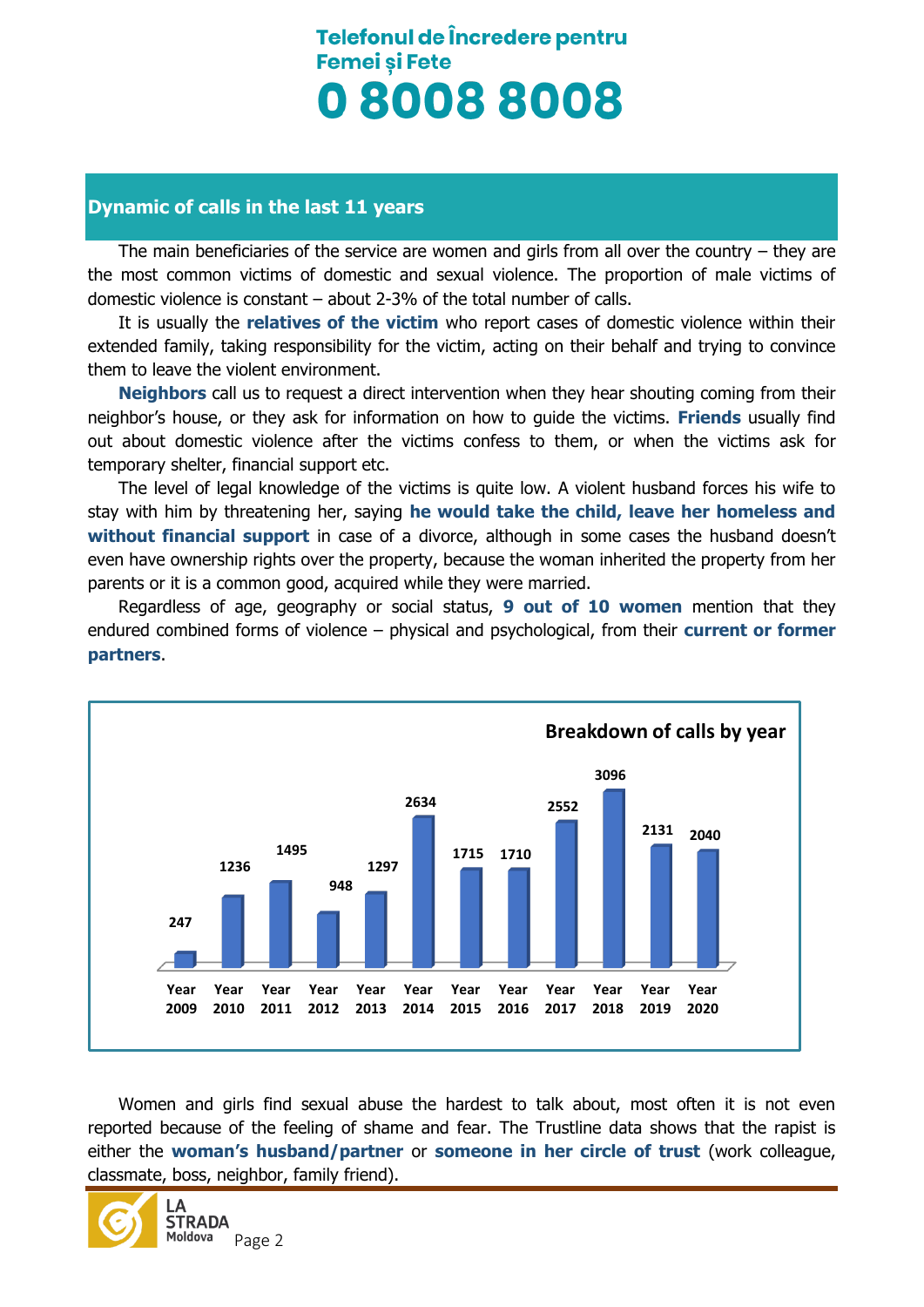### **First half of 2021: statistics, figures and trends**

In the first half of 2021, the Trustline counsellors registered **961 calls, which is 10% more** than this time last year, 562 of which were unique calls. Two out of three calls (64%) are related to **domestic violence**, reflecting 288 new cases of DV, involving 315 victims.



Beneficiaries have told us that, in an attempt to solve their problems, before contacting the Trustline, they asked for help from the competent authorities in the field. 179 beneficiaries admitted that before calling the Trustline, they requested help from law enforcement agencies. The highest numbers of calls were registered in January and February, on Mondays and Fridays, when usually the whole family is at home and most violence incidents happen. The number of calls coming from urban areas, including Chisinau, was 33% higher than those from rural areas. For comparison, during the same period last year this difference was 26% and in the same period in 2019 the difference was 6%.

In the period January-February 2021, the Trustline counselors have received 28 calls, referring to **15 cases of sexual violence**. Only in 11 of the cases it was the victims who contacted the Trustline. Relatives or representatives of law enforcement agencies reported the other cases.

Our counselors have conducted 65 interventions that facilitated the solution of 35 cases of domestic violence and 2 interventions that solved a case of sexual violence. These situations represented cases when there was imminent danger to the victim's life or their physical and psychological integrity. All victims of sexual violence are women and girls (5 minors).